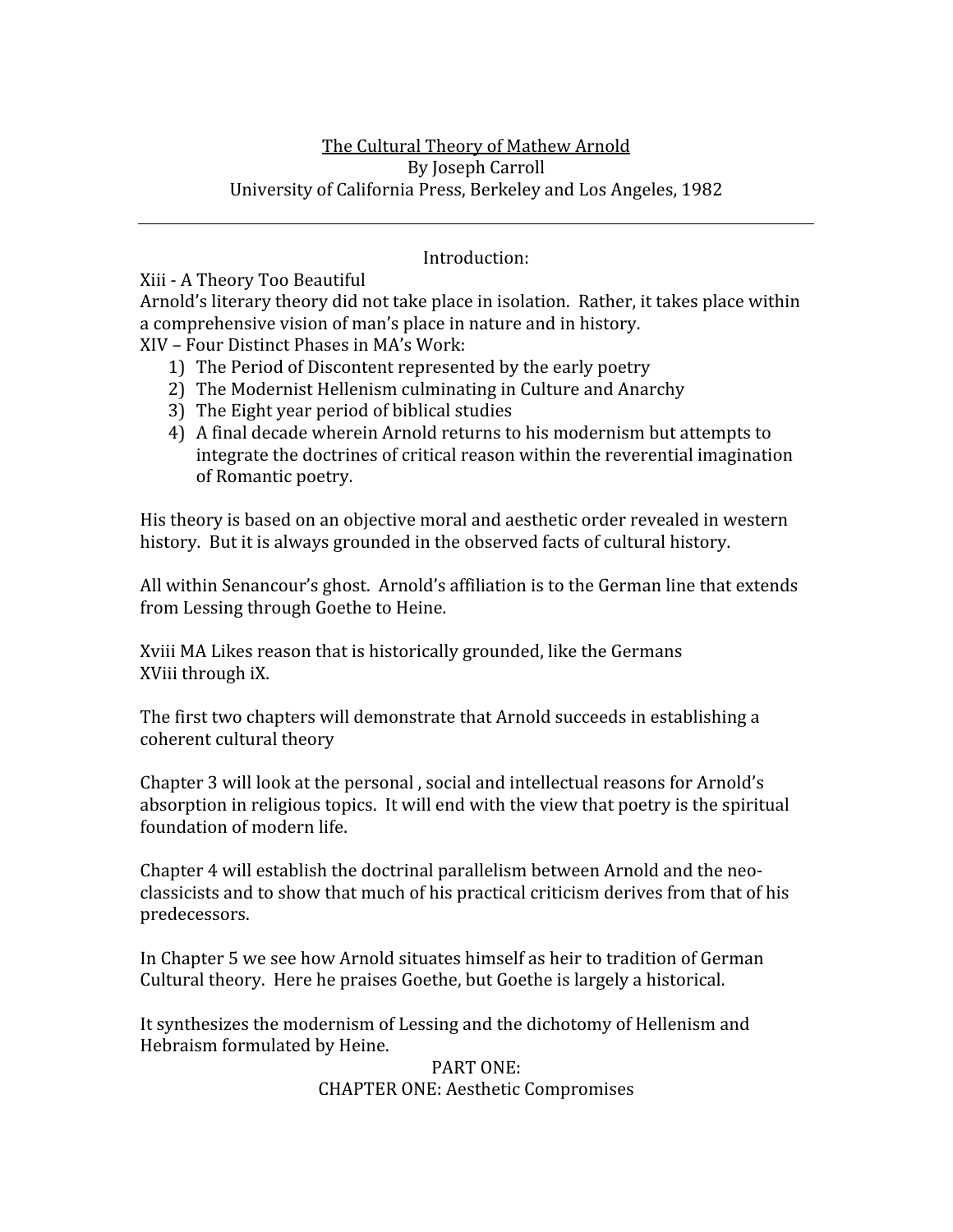- 1) The
purpose
of
the
Preface
to
MA's
1853
Preface
is
to
explain
the
exclusion
of Empedocles
on
Etna
from
that
collection.
- 2) In
Empedocles,
modern
is
synonymous
with
declining.

Page
2
also
gives
the plot
background
to
Empedocles.
It
discusses
the
self‐involved
intellectuality of Hamlet and Faust. In the preface MA proposes that artists withdraw from modern life to contemplate noble actions of a heroic time.

Callicles
the
young
musician
whose
songs
drift
up
to
Empedocles
from
lower down
on
Mount
Etna,
represents
the
innocent
freshness
of
an
undisturbed traditional
culture.

6
–
Empedocles
cannot
enjoy
normal
joys.

Empedocles
holds
out
to
Pausanias
that joy
can
still
happen
in
simple
traditional
joys;
but
this
cannot
help
Empedocles. Arnold
says
the
problem
comes
from
personal
and
historical
situation.

The
conflict
is
an
irreconcilable
division
between
life
and
mind.
Mind
and
thought have no home; they are strangers of the world.

11
–
MA
putting
Sohrad
and
Rustrum
above
The
Scholar
Gipsy
shows
how
far spiritual anxiety could impel MA into aesthetic moralism. In a letter of 1853 he is judging poetry almost entirely through the moral quality of its supposed effect.

The Scholar Gipsy is a modern poem, a meditation concerned with the pursuit of an intellectual
ideal
and
aware
of
cultural
change.

11
–
Greek
time
ideal
and
poetry
should
uplift.

But,
your
age
is
less
eternal
and
so pristine
truths
must
recognize
history.

12 He looks at the lost romantic age of his youth. We cannot recapture Wordsworth or
Goethe.

They
came
of
age
at
a
more
peaceful
time.

Too fast we live, too much are tried. Too harass'd to attain Wordsworth's sweet calm, or Goethe's wise and luminous view to gain.

14
Sometimes
praise
of
nature
works,
often
the
life
of
the
mind
destroys connections.

15
–
MA
Will
replace
the
insufficiently
intellectual
romantics

16
–
Sophocles
not
so
morbid.

In
Dover
Beach
the
surety
of
language
rescues
it
from morbidity;
like
Sophocles

17 – In our age, not sorrow, but doubt slays us

19
–
Young
MA
says
poetry
must
include
religion.

By
1867
religion
redeemed
in desire

20
–
In
the
1867
version
of
Empedocles,
religion
ceases
to
appear
as
a
symptom
of
a futile spiritual craving and becomes instead a constructive element in the education of
humanity.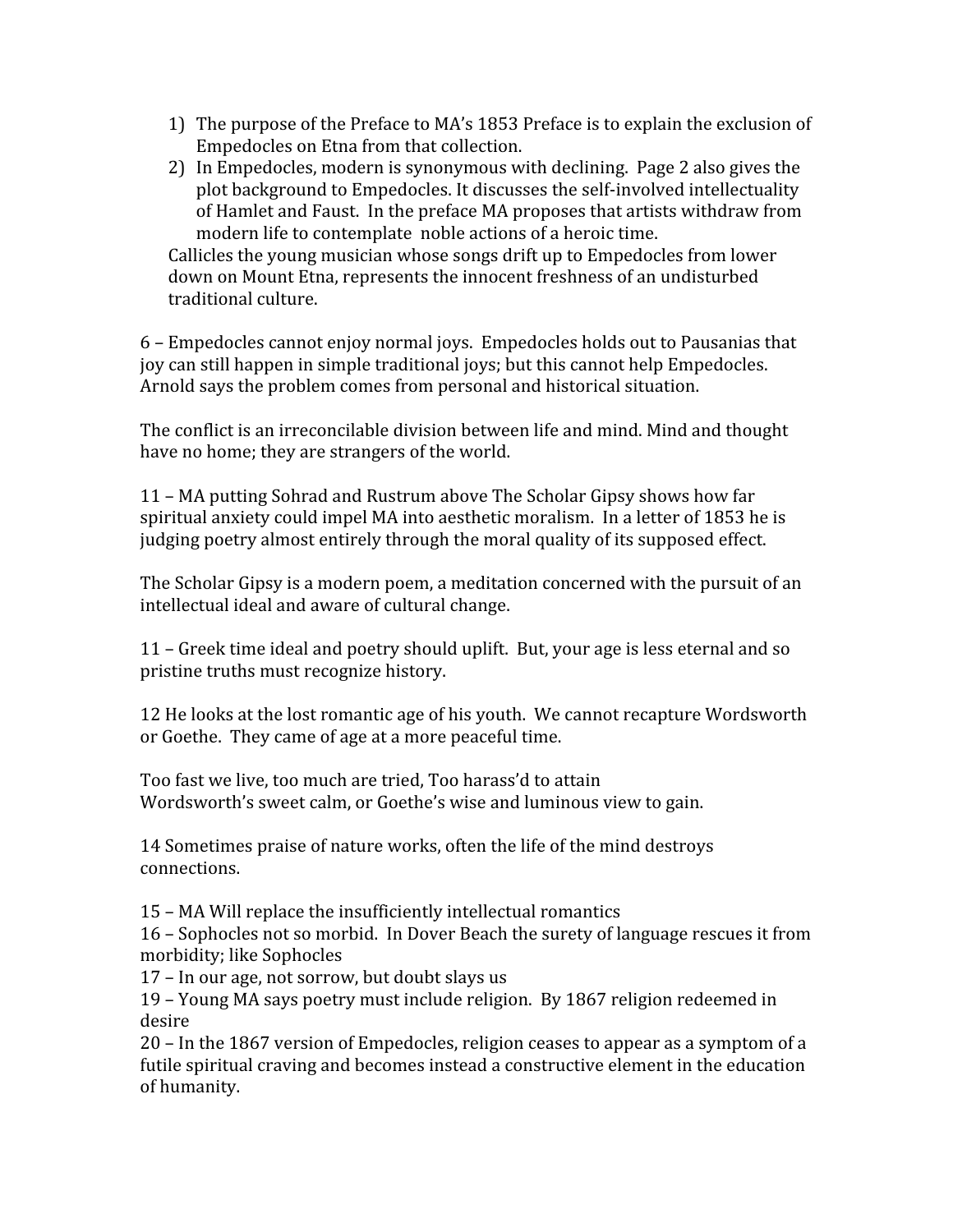God creating nations in alphabets. None has been right and it has always been necessary
to
start
again.

23
–
Only
once
does
MA
propose
domestic
fidelity
as
a
consolation
for
metaphysical anguish. Love is a bleakly subintellective from of mutual commiseration. Empty individuals would possess very little to which each might be true. Euphrosyne is a nasty
poem
about
sad
love
1852

24
–
Poets
then,
like
Blake
created
characters.

25
–
By
Culture
and
Anarchy
we
have
a
moral
code
in
nature.

He
is
walking
between two worlds, "One dead, The Other powerless to be born."

25
‐26
Describes
the
modern
dilemma

27 – He compares his retreat from the hardness and frivolity of the modern age to a medieval
retreat
into
religion.
Here
he
looks
at
death
which
he
does
not
understand.

28
‐
Religion
holds
on
as
a
lingering
regret.

In
Carthusians
he
effects
a
compromise between the subjectivist mode of Romantic poetry and the classicist objectivism of the
1853
preface

The
lyrical
poetry
of
Scholar
Gipsy,
Thyrsis
and
the
songs
of
Callicles
give
a
unity
of moral
impression,
which
subsists
only
as
a
fragile
world
that
no
longer
has
any substantial
reality.

He does not put an image of the self-inflated into the spiritual void like Byron. His is dispassionate
in
the
first
person
plural
so
he
can
be
detached.

30
–
H.
F.
Lowry
says
"The
Grande
Chartreuse
is
the
apex
of
Arnold's
effort
to achieve
a
compromise
between
his
cultural
dilemma
and
his
aesthetic
standards.

Arnold's best poetry achieves its classical stature by struggling to attain "an Idea of the
world."

The
only
alternative
to
this
intellectualism
is
confused
sense impressions
like
Keats
and
Browning
or
Tennyson's
superficial
prettiness.

31
for
MA
Antique
tragic
grandeur
serves
as
an
antidote
to
introspective melancholy.

32

‐
Merope
and
Polyphontes
explore
the
conflict
between
pragmatic
and
absolutist values.

33
–
Trilling
discusses
the
retreat
from
poetry.

He
sees
it
in
a
letter
to
K
in
which
he says we must leave the aimless ways of our youth for refuge in morality and character.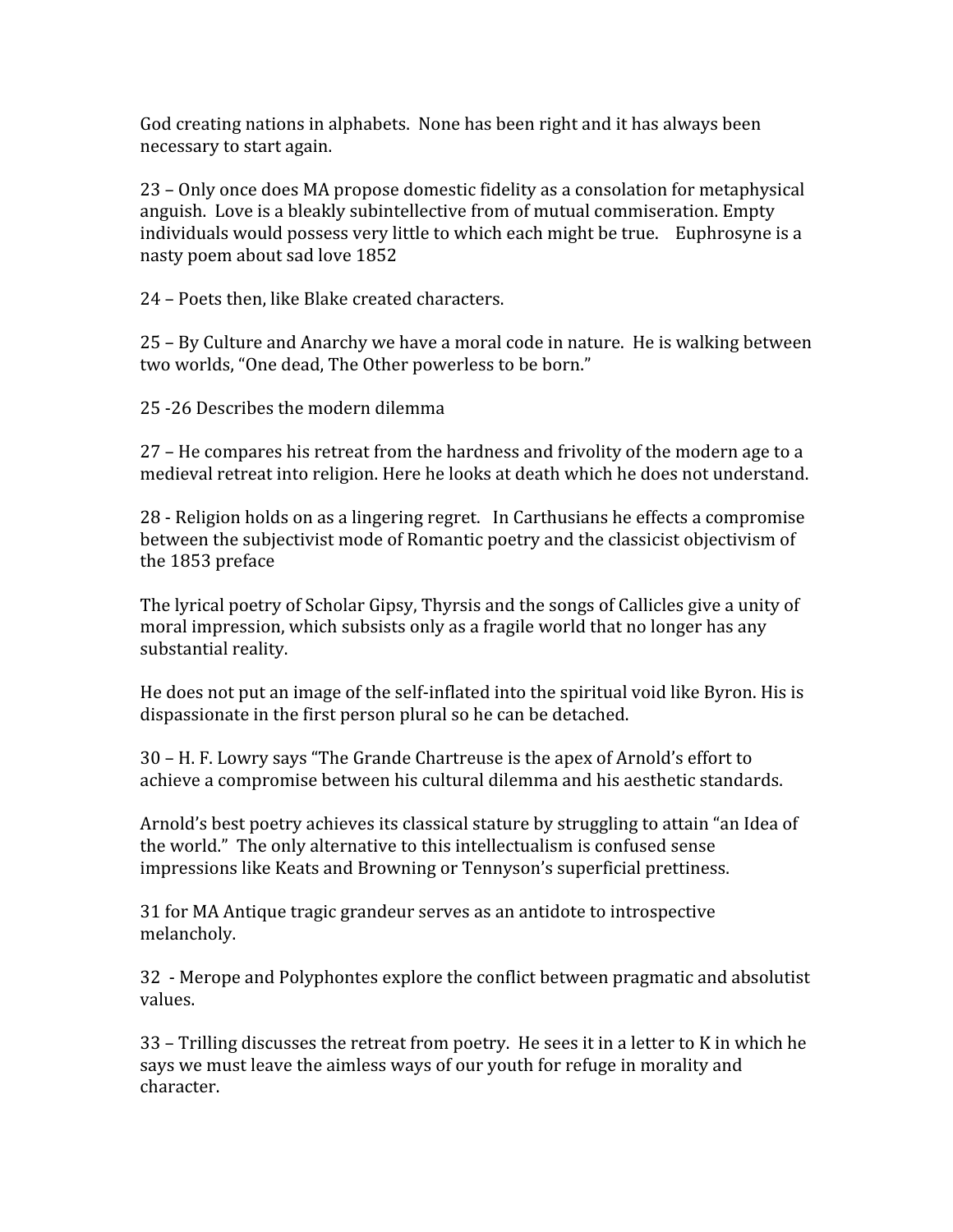34
–
Creative
poetry
is
high,
but
literary
criticism
too
and
this
creates
an atmosphere
wherein
poetry
can
thrive.

Here
and
35
the
relative
value
of
poetry
and criticism get a look at. Criticism can, unlike poetry and literature, control the era in which it emerges. The Muse accompanies life but does not guide it.

This
age
being
un‐poetical
needed
criticism
to
guide
it
that
poetry
could
not
provide.

36
Goethe
is
not
important
as
a
poet,
but
as
a
critic,
as
a
modern
thinker.

Good
thing that
MA
quit
poetry.

He
was
a
fine
poet
but
a
#
1
critic.

37
–
Coleridge
did
not
have
enough
of
a
sense
of
purpose

CHAPTER
TWO:
An
Intellectual
Deliverance

The
modern
spirit

38
–
MA
conflates
"Modern"
and
"criticism."

&
so
launches
progressive
intellectual effort. In the early phase he shows intellectual release from spiritual distress. The critic
must
work
to
find
the
master
current
of
literature
in
an
epoch.

In
his
later religious work the "free play of the mind on all subjects, for its own sake " gives way to concentration on moral salvation. In his last decade he works to integrate his Hellenic and Christian epochs. Poetry becomes the new modern religion. This search
for
spiritual
perfection
gives
MA's
whole
career
coherence.

He
seeks
intellectual
expansion
and
moral
concentration.

39
–
Uses
both
Athens
and
Jerusalem
to
reach
for
perfection.

This
perfection
goal unifies
all
his
thought

40
–
Be
an
explorer
not
a
doctor.

The
"Modern
Element"
signals
MA's
entry
into genuine
cultural
criticism.

It
repudiates
the
insular
preoccupation
with
national literature and the isolation of literature proper from the entire cultural complex of which it is part.

It
marks
positive
engagement
indicated
by
1)
A
willingness
to
confront
the contemporary
world
and
2)
to
give
guidance
to
it.

Here
we
see
a
western,
not
nationalist
culturist
orientation.

PG
40
–
The
modern
element
went
unpublished
for
over
11
years.

It
was
not finished. It repudiates national literature and literature's separation from the entire

cultural
context.

41
MA
uses
the
words,
"human
and
humanity
"

42
and
43
The
course
of
culture
is
in
some
measure
subject
to
intelligent
control. This is the central definition of "modern."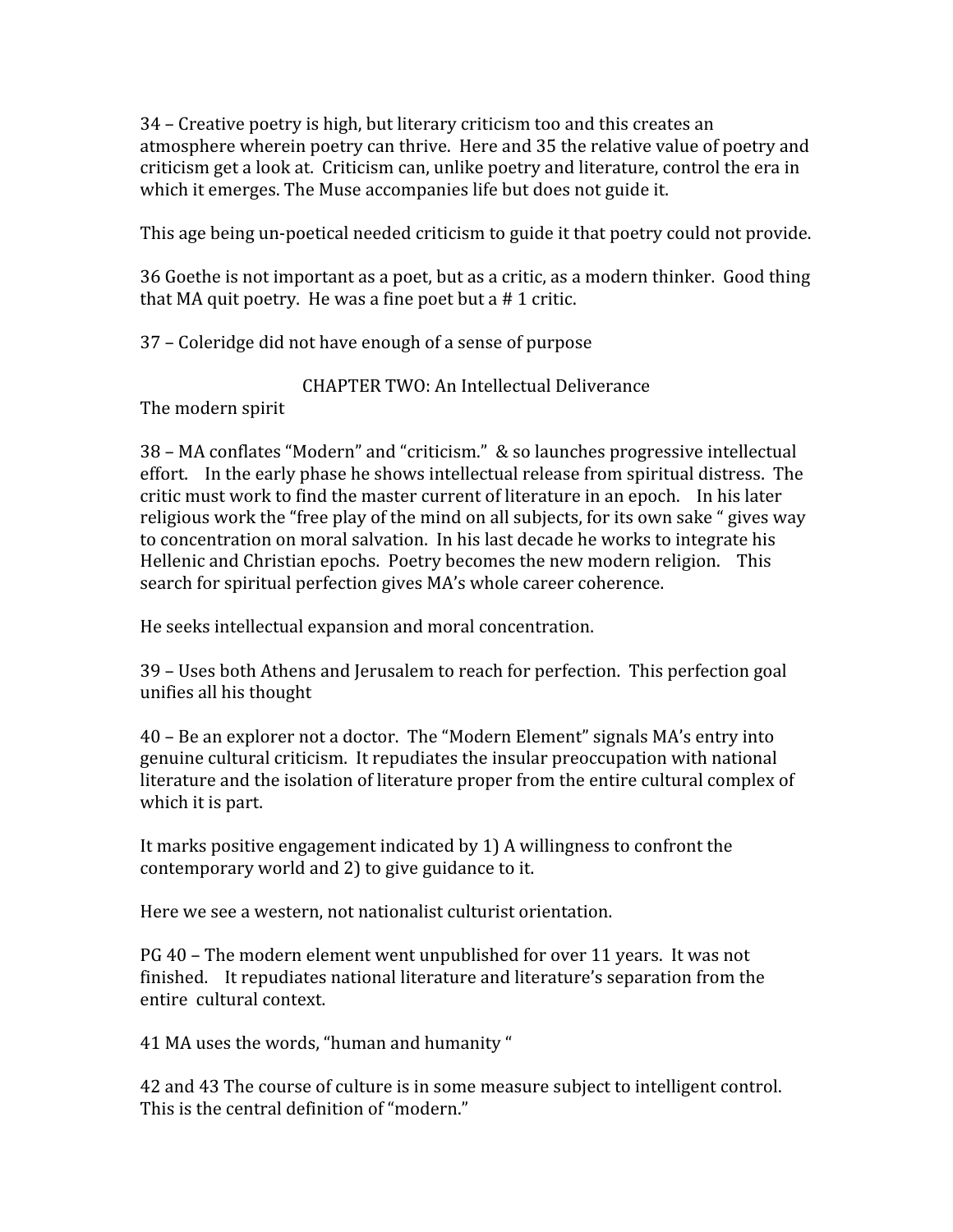Civilization comes from civil peace and growth of a tolerant spirit; a spirit patient of the
diversities
of
habits
and
opinions."

The
supreme
characteristic
is
"the intellectual
maturity
of
man
himself;
the
tendency
to
observe
facts
with
a
critical spirit."

47
Perfection,
not
freedom
is
the
goal.

50
The
ordering
of
the
separate
elements
of
knowledge
is
the
work
of
critical intelligence and evaluating the whole range of human experience. It reconciled man
with
himself
and
the
universe.

51
To
have
the
sense
of
creative
activity
is
the
great
happiness
and
the
great
proof of being alive. Imaginative reason captures both the genius of poetry and the ruling divinity of prose. Imaginative reason is also the element by the modern spirit lives. It is in contrast to religious sensibility.

53
The
modern
world
has
a
pagan
spirit

54 After looking at different ages we learn that the comparison is not a matter of greater
or
lesser
complexity
but
of
qualitative
cosmological
change.

55
Byron
and
Shelly
alone
made
an
attempt
to
apply
the
modern
spirit
to
English literature, but they both failed. Byron's poetry draws its force from his "titanic personality."

But
like
other
romantics,
he
did
not
know
enough.

Shelly had neither an adequate grasp of reality nor an adequate sense for intellectual
order.

He
understood
sounds,
but
not
words,
should
have
been
in
music.

56
The
English
did
not
have
a
disruptive
revolution
like
the
French.

While
good,
it dulled
their
critical
faculties.

English
lit
has
declined
as
their
international
influence
has.

The
French
Revolution
was
great
as
it
appealed
to
reason,
not
just
law
or
tradition.

57
MA
loves
Burke.

The
British
Constitution
is
a
colossal
machine
for
the manufacture
of
Philistines.

58
A
civilization
requires
nations
know
of
the
past
and
each
other.

Progress depends
on
them
submitting
themselves
to
the
critical
spirit.

59
On
the
issues
of
democracy,
the
French
Revolution,
the
nature
of
historical change,
and
the
religious
function
of
literature,
Arnold
differs
from
Goethe.

The
goal is not to renounce the world of pleasure and activity, but to assimilate it and make it meaningful.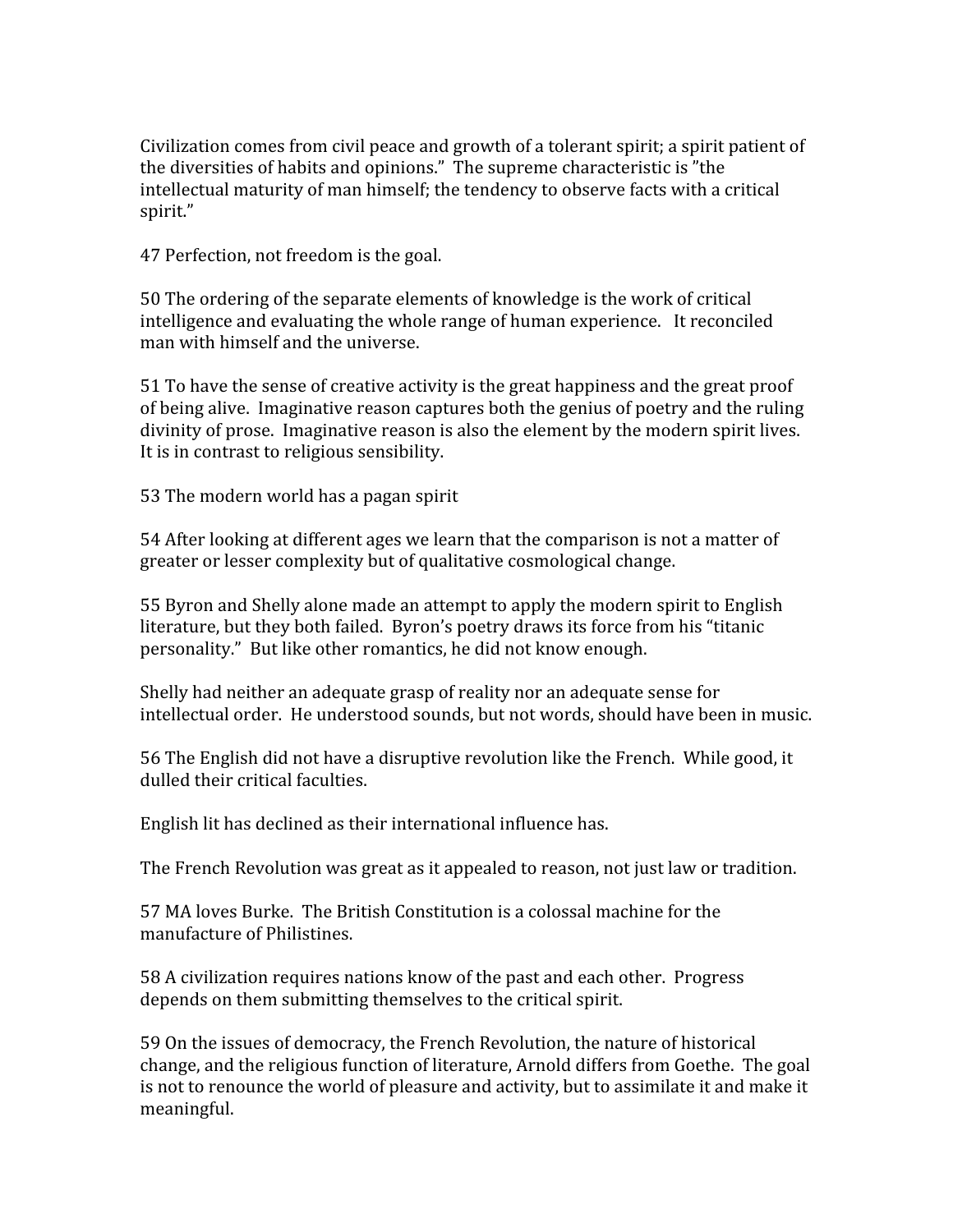60
Modern
time
has
institutions
which
have
come
down
and
are
not
modern.

And we must do our lives in these systems, but we know they are not ours.

61
We
need
an
ethic
that
corresponds
to
the
needs
in
an
individual
experience.

The task of the critic is to use reason to free us from outmoded social arrangements and yet create a new ethos that will nurture the instinct for development. Hence the "disinterested
endeavor
to
learn
and
propagate
the
best
that
is
known
and
thought in
the
world."

62
"Culture
is
then
properly
described
not
as
having
its
origin
in
curiosity,
but
as having its origin in the love of perfection; it is a study of perfection." With this definition he is "broadening the idea of criticism to include the regulation and direction of the whole collective life of humanity according to the idea of "perfection." Criticism must end in culture in the search for perfection.

Hi
culture
diffused
in
society
reconciles
the
tension
between
his
democratic principles
and
elitism.

66
‐
France
is
best;
England
not
so
good.

67
‐
The
aristocracy
represents
the
material
ideal
of
spirit
and
wealth,
the
weight
of property. And this is the ideal that operates on our middle classes. So he wants a nonviolent getting rid of the Aristocracy. But the middle and lower classes are coming
into
power
with
no
guidance.

68
‐
To
cope
we
need
improved
public
education
for
the
middle
class
and
a
more positive
attitude
toward
the
state
as
the
agent
of
national
well‐being.

THE
CULTURAL
DIALECTIC

"Culture
without
character
is,
no
doubt,
something
destructive
frivolous,
vain,
and weak; but character without culture is, on the other hand, something raw, blind, and dangerous."

Still the Puritans were the indispensible basis upon which perfection is to be founded.

Hellenism
being
defeated
shows
that
it
was
not,
alone,
sufficient.

It
not
being enough
means
we
have
the
cultural
ideal
and
progress.

72
Hebraism
gets
strong
from
resisting
sin.

Hellenism
has
no
such
mechanism.
So
it gave
us
nothing
to
deal
with
unconquered
animality
in
people.

It
also
did
not provide
solace
for
sickness
and
suffering,
as
Hebraism
does.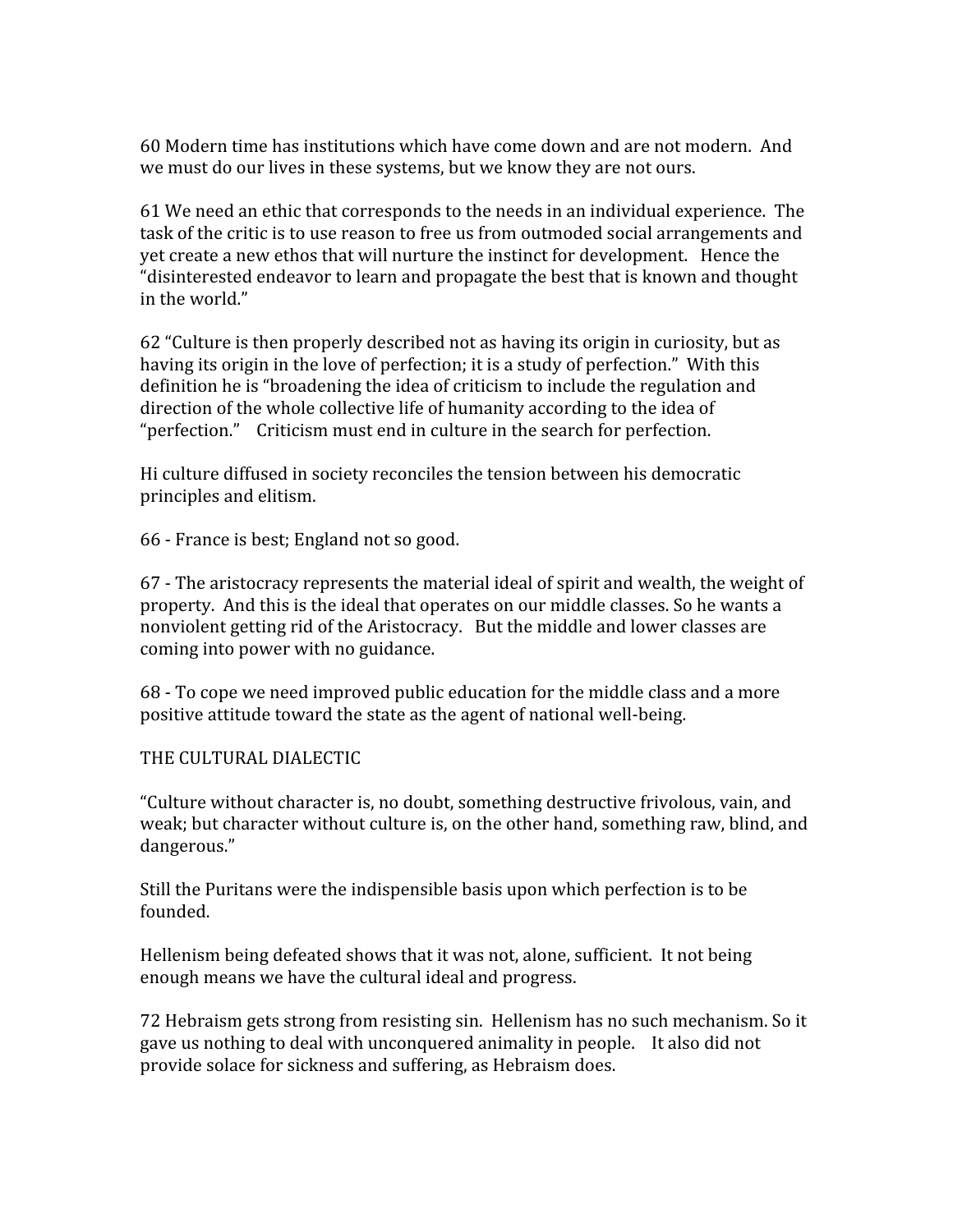We have Greeks, then Christianity, then the Hebraic Renaissance and then the neopaganism
of
the
eighteenth
century.

75
He
rejects
the
idea
of
seeking
the
infinite
and
empirical
Locke's
break
up
of
us.

77 **Perfection is a good that we seek through history, not infinity.** Perfection is strong
character
and
high
culture.

80 Spinoza is modern yet sublime. The problem being that he ignores history.

82
Constructive
adversity
holds
adversity
to
an
individual
ultimately
gives development
towards
perfection.

So
criticism
of
culture
helps.

83
–
Hellenism
and
Hebraism
bounce
off
of
each
other.

Ultimately
the
Hebraic temper should be subordinated to Hellenic perfection. This is the harmony of moral and
intellectual
factors.

CHAPTER
THREE:
Poetry
and
Preservation

87‐88
Religion
is
poetry
given
depth
by
our
historical
connection
to
it.

88
–
90
To get
the
moral
kernels
of
the
Bible
takes
a
Hellenic
flexibility
of
mind.

90 Immortality via Jesus' example of being perfect leading to involvement in the social
order's
perfection
and
perpetuation
is
a
sort
of
life
after
death.

91
For
3
books
and
7
years
just
religion,
no
Hellenism
in
MA's
work.

92‐93
Religion
concerns
conduct,
which
is
3/4ths
of
life,
culture
is
the
rest.

93‐94
MA
loses
three
sons.

94
The
Franco
Prussian
War
shows
the
defect
of
Hellenism
alone.

96
–
In
terms
of
racism,
community
of
practice
beats
community
of
origin.

97
–
Athens
fall
in
democracy
looks
a
lot
like
our
own.
Culture
needs
both
faith
and ardor.

By
1875
modernism
is
not
just
a
hope,
but
a
threat
as
well.

100
–
Religion
is
morality
with
emotion.

101 – Christianity has staying power. It can survive even without faith. But this is trouble
for
MA
because
how
exactly
will
religion
survive
without
faith?

103
–
MA
diminishes
religion
to
be
the
guardian
of
poetry.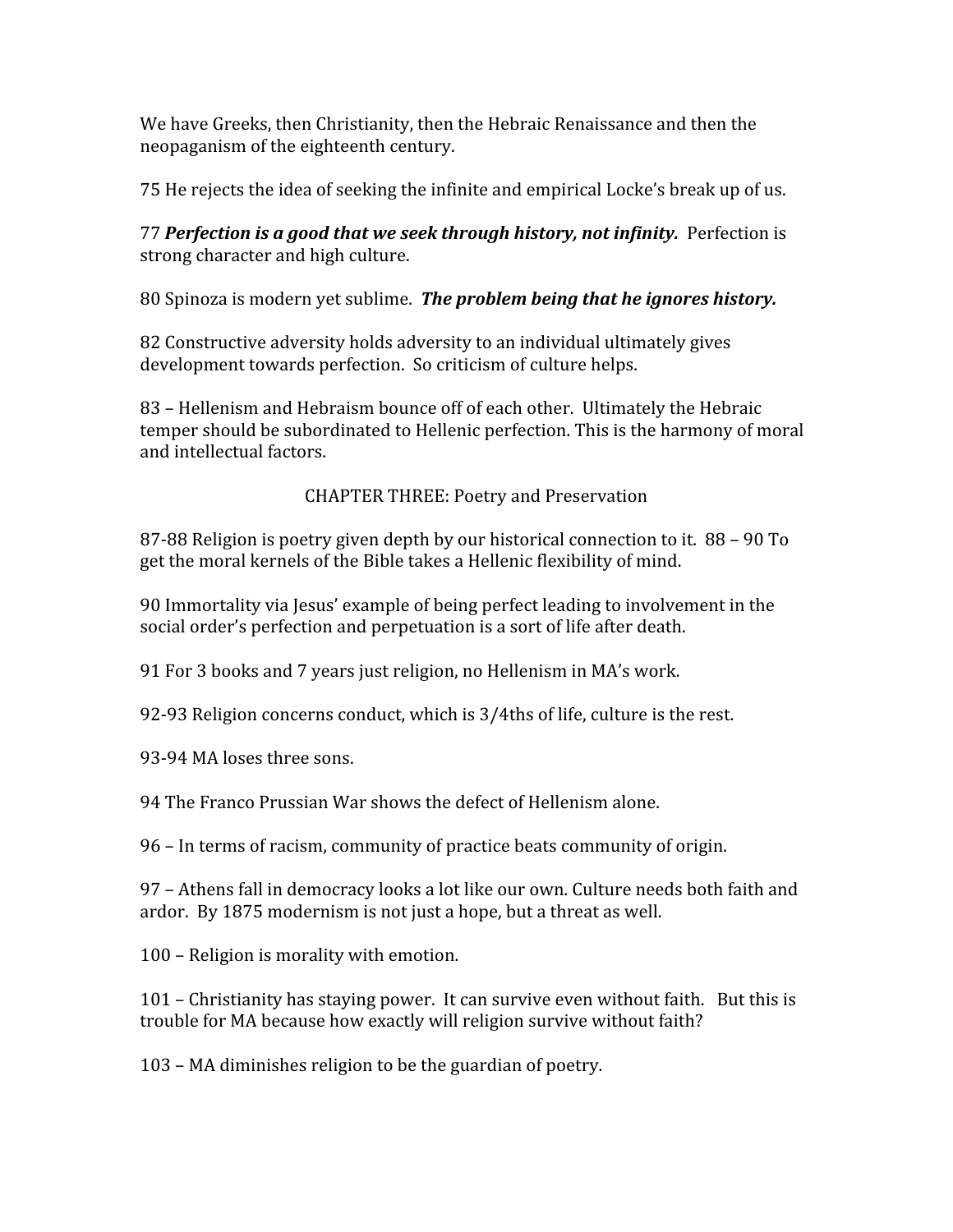103
–
104
Early
MA
says
Catholicism
is
the
past
and
Protestantism
the
future.

But later
MA
says
both
are
the
past.

104
‐
Religion
is
not
for
science
or
studying
history,
but
morals.

Within
that
sphere, religion is safe and okay. It ties us to the past, but cannot help with the future. And once
it
is
just
poetic
moralism,
religion
can
give
way
to
pure
poetry
taking
over.

### A
FULL
HUMANITY

107
‐
"Human
progress
consists
in
a
continual
increase
in
the
numbers
of
those
who, ceasing
to
live
by
the
animal
life
alone
and
to
feel
the
pleasures
of
sense
only,
come to participate in the intellectual life also, and to find enjoyment in the things of the mind."

108
‐
Developing
all
of
these
powers
will
lead
to
social
equality.
And
social
equality is a prerequisite to society becoming harmonious and wise. As inequality, has the effect of materializing our upper class, vulgarizing our middle class and brutalizing the lower class. And this is to fail in civilization.

110 Expansion v. Concentration; One vital in previous years. Expansion is much like Hellenism
and
concentration
much
like
Hebraism.

It
is
similar,
but
here concentration
is
just
a
means.

Expansion,
Hellenism,
is
the
express
end.

But
in concentration
we
have
an
antidote
to
dissipation.

113
–
Hellenism
needs
conduct.

England
provides
hope
as
it
came
to
culture
late,
it still has conduct. This belief is why he gets into boring political tangles at the end of his
career.

115
–
Late
criticism
‐

still
finds
romantics
lacking,
but
now
they
have
emotion
that helps
them
replace
religion.

117
–
Wordsworth
and
Byron
compared

118
–
Wordsworth
looks
at
humanity
more
and
self
less,
so
better.

Character
is
the basis of conduct. So last criticism looks at poets' character.

123
‐

The
ancients
give
us
an
ideal,
but
it
cannot
question
and
create
the
ideal future for us. The Pristine simple unity of the ancients limits us.

## PART
TWO:

## CHAPTER
FOUR:
The
Style
of
Reason

128
‐
MA's

connection
to
neo‐classicism
is
as
great
as
connection
to
classicism. 129
–
The
French
Enlightenment
ditched
Christianity,
the
English
,
not
so
much.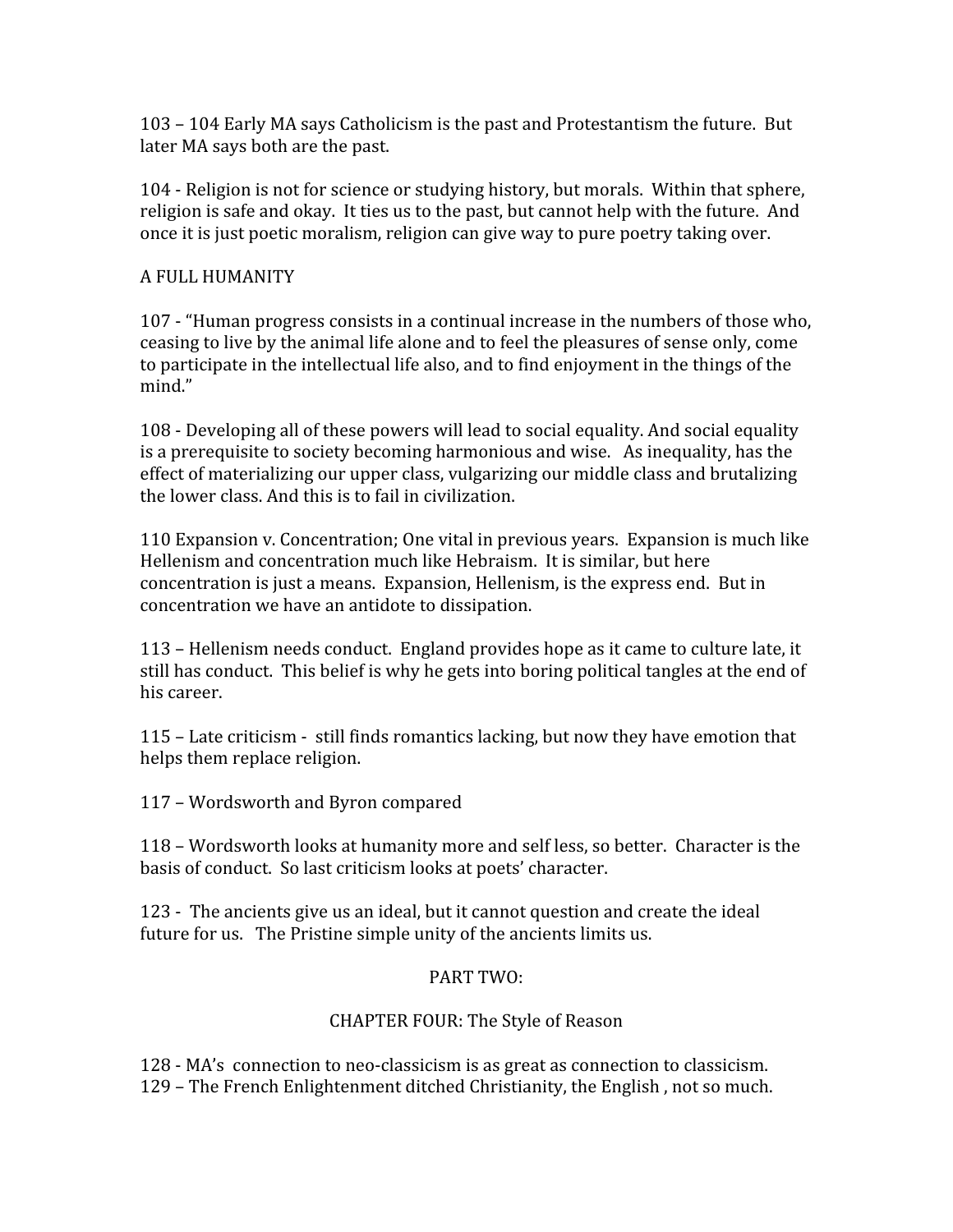129
‐
Johnson
was
Christian
so
he
conserved
as
he
expanded.

130 - As a fan of modernism, MA deprecates the English as not sufficiently radical. Like the romantics, MA does not celebrate "the age of compromise."

132
–
The
switch
from
Milton
and
Pope's
age
means
less
Christian
magic
and
more naturalism

135
–
Swift
says
keep
Christianity
for
conduct,
but
not
truth

135 So Augustan and MA are same, but he subs in poetry for the earlier era's poetry and
so
they
are
not
the
same.

137 – France is Hellenistic, England Hebraic; So the French do prose and the English Poetry
–
Dryden
we
learn,
came
up
with
this
formula.

142
–
Pope
and
Arnold
both
concern
themselves
with
the
big
end
of
poetry,
but Pope more it leads you to an ahistorical God; MA to society perfecting in time. German
cultural
and
historical
theories
intervened
between
the
two.

This
sense
of history is the difference between Arnold and the neoclassicists of the 18<sup>th</sup> century. In
1853,
MA
uses
degenerative
history,
but
not
after.

144
–
MA
Understood
the
influence
of
neoclassicism
on
him.

Neoclassicists
include Dryden, Addison, Pope and Swift. Johnson chronicled all in his lives of the poet is also
a
neoclassicist.

MA
bounces
from
rationalist
universalism
and
historical
progressivism.

Dryden, Pope, Swift and Johnson influence the rationalist pole. Their aesthetics also get appropriated
by
MA.

146 MA quotes Spinoza as saying self-conceit and the resulting laziness are terrible.

So,
when
people
say
English
literature
is
the
best;
he
thinks
we
gain
most by
being
critical
of
our
literature
and
looking
at
defects.

English
works
have
genius,
but
not
intelligence.

147
–
156

Arnold
takes
a
lot
of
his
criticism
from
Dryden.

He
is
building
on
a tradition. *MA
adds,
however,
the
idea
of
culture
in
history
to
Dryden*;
his
criticism judges the person in terms of being in their epoch (like Johnson) or just a head of it or
at
the
end.

167
Here
I
think
I
see
evidence
of
people
prior
to
MA
including
historical
styles
and tastes
in
their
accounts.

The mark of high art for MA is seriousness. So comedy doesn't count so much. "Academies"
is
MA's
worst
book.

It
is
not
subtle
and
slanders
and
makes
Dryden's point
about
intelligence
being
French
and
genius
being
English.

Early
on
MA
thinks
Pope
too
lyrical
and
not
intellectual.

Later,
when
he
sees
the romantics as replacing religion, he appreciated Pope much more. MA
comes
to
Swift
late.

172 Johnson was all about reason. He called poetry, "the art of uniting pleasure with truth, by calling imagination to the help of reason."

173 By his absence, Johnson is the most conspicuous person in "Academies." Arnold calls
Johnson
modern
and
heaps
other
praise
on
him.

174
While
conceding
that
a
British
equivalent
of
the
French
Academy
will
not
likely happen, MA hopes we remember the sort of influence and correction such an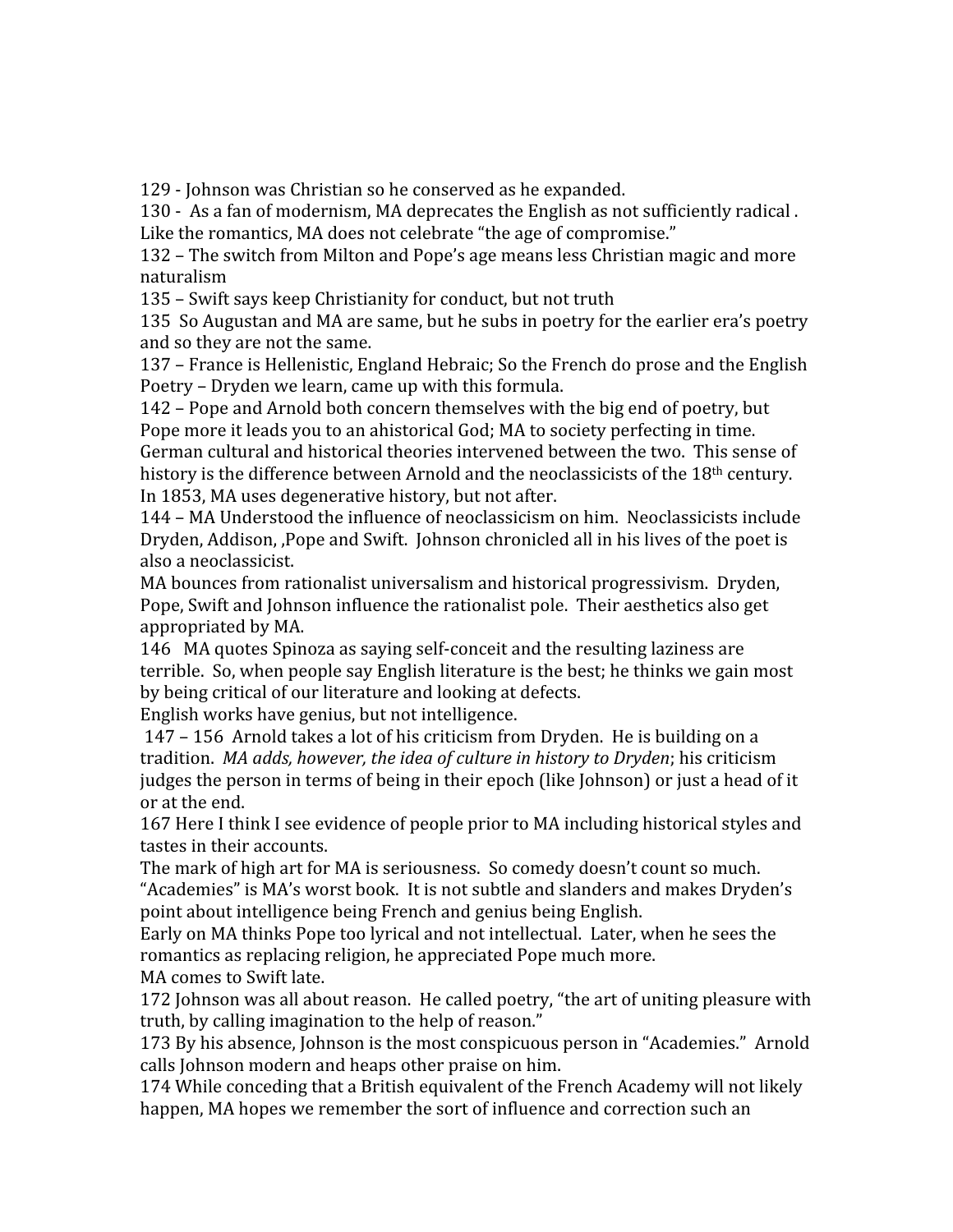academy
might
provide.

Johnson
was
like
a
one
man
academy
in
that
he
even
made a
dictionary
to
settle
language
disputes
for
England.

MA loved, used as a textbook, and tried to publish his own version of Johnson's lives. 175
In
academies,
MA
defines
a
true
classic
as
the
work
of
a
writer
who
is
able
"to express
new
and
profound
ideas
in
a
perfectly
sound
and
classical
style."

Pope defines
wit
as
that
which
"oft
was
thought,
but
never
so
well
expressed."
Johnson says this takes wit from referred to finding that which is not obvious but becomes so upon
reflection.

CHAPTER
FIVE:
The
Shape
of
History

The
Mainstream

In the first half of the 18<sup>th</sup> century the mainstream of modern European literature flows between England and France, but from the middle of the 18th to the middle of the
19th
the
central
current
shifts
to
Germany.

The
three
main
critics
are
Voltaire,
Lessing,
and
Goethe.

Goethe,
the
greatest.
Heine was Goethe's heir to the mantle. Arnold pushes himself as the heir of Heine. Arnold and
Goethe
denounce
Voltaire
as
unimportant.

Lessing
to
Goethe
to
Heine
to
Arnold had modernism in common. They, in fact, demonstrate Spinoza's influence.

183
MA
does
not
have
equal
reverence
for
Heine,
but
still
adopts
much
of
his
policy. Goethe and Lessing proposed solutions to the modern problem. In Heine, however, the
problem
remains
manifestly
unsolved.

MA
never
entirely
escapes
this
plight.

LESSING
‐
183

Lessing does a lot of criticizing other critics. 184
Lessing's
most
comprehensive
formulaic
work
is
"The
Education
of
the
Human Race."

Masterwork
believes
that
life
and
art
are
accessible
to
rational
comprehension. Poetry best helps us describe the world and elevate the world.

Lessing wrote, 185 footnotes, "Poetry is the roader art; ... it commands resources of beauty which are inaccessible in painting." "Out of the limitless field of our imagination, out of the spirituality of its images, which can stand next to one another in the greatest abundance and variety without concealing or harming one another," "the unfolding of the inner perfections for which the external beauty serves only as a
shell."

187 Praising poetry above all other arts in poetic verse. Arnold, unlike Lessing, introduces music into the debate and so out-romantics Lessing. Arnold says that painting
are
only
episodic.

They
need
a
narrative
to
matter.

Lessing
originates
this thought
earlier.
So
music
and
painting
fail
to
provide
the
full
narrative
punch
of progressing
time.

Arnold
only
cares
to
know
what
is
literary
in
these
arts.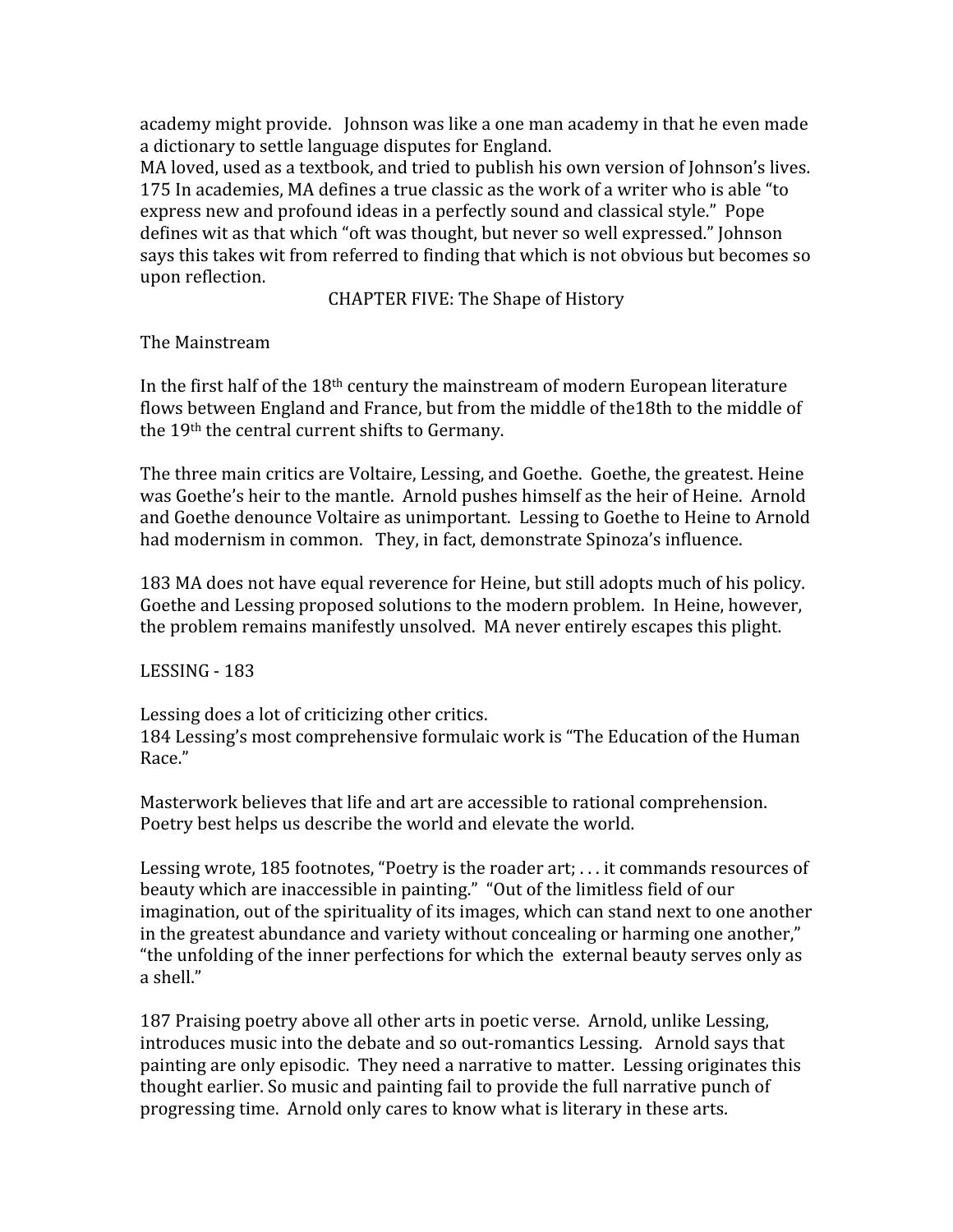189
In
his
essay,
"On
Poetry,"
the
merely
sensual
and
the
intellectual
get
contrasted. It
is
more
interpretive
than
other
arts.

190
Long
meditation
on
movement
and
the
impact
of
that
word
featured
in
italics. It ties the room together; ie it ties the narrative together. Synchronicity,

Poetry is the highest form of art because it rises above both sensual reality and personal
passion
and
articulates
a
religious
vision
of
the
world.

It
is
through transcendent intuition that the poet both enables himself to rejoice and attains the power
of
"cheering
souls."

Wanting to change the end of Richard the III in order to make it more moral. The just
daughter
deserts
of
Lear
too.

191
Joy
and
humanity
are
goals.

Disinterested
moral
and
aesthetic
values
become
goals
for
Lessing.

192
The
right
function
of
poetry
is
to
animate,
to
console,
to
rejoice
–
in
one
word,
to strengthen."

A
and
Lessing.

Both
cheer
for
morals
in
poetry.

Moral
ideas
such
as "How
to
Live?"
addressed.

Early
MA
Liked
Lessing
as
an
alternative
to
romanticism.

Poetry
can
replace religion because religion is essentially moral in nature. It is with this in mind that Lessing
constructs
his
theory
of
religious
history.

1862
MA
makes
reference
to
Lessing
in
the
Bishop
and
the
Philosopher.

Sermons must
inform
or
edify.

193
Not
leaving
or
attacking
religion
(ala
Voltaire),
but
interpreting
it.
"A
fresh synthesis of the New Testament data." "Putting a new construction upon them." (sounds
like
spin
to
me).

But Arnold does not buy the benevolent deity guiding stuff. MA also doesn't believe in
life
after
death.

Lessing argues that biblical organization and history is progressive. The race has come
to
moral
knowledge
one
step
at
a
time.

194

First
major
idea
in
the
stages
of
development
are
1)
the
development
of
a national God and 2) a monotheistic God. Eventually, we will all get turned on by the disinterested recognition of the intrinsic excellence of virtue.

In religious terms MA preserves from Christianity, "the idea that the world is in a course
of
development,
of
becoming,
towards
a
perfection
infinitely
greater
than
we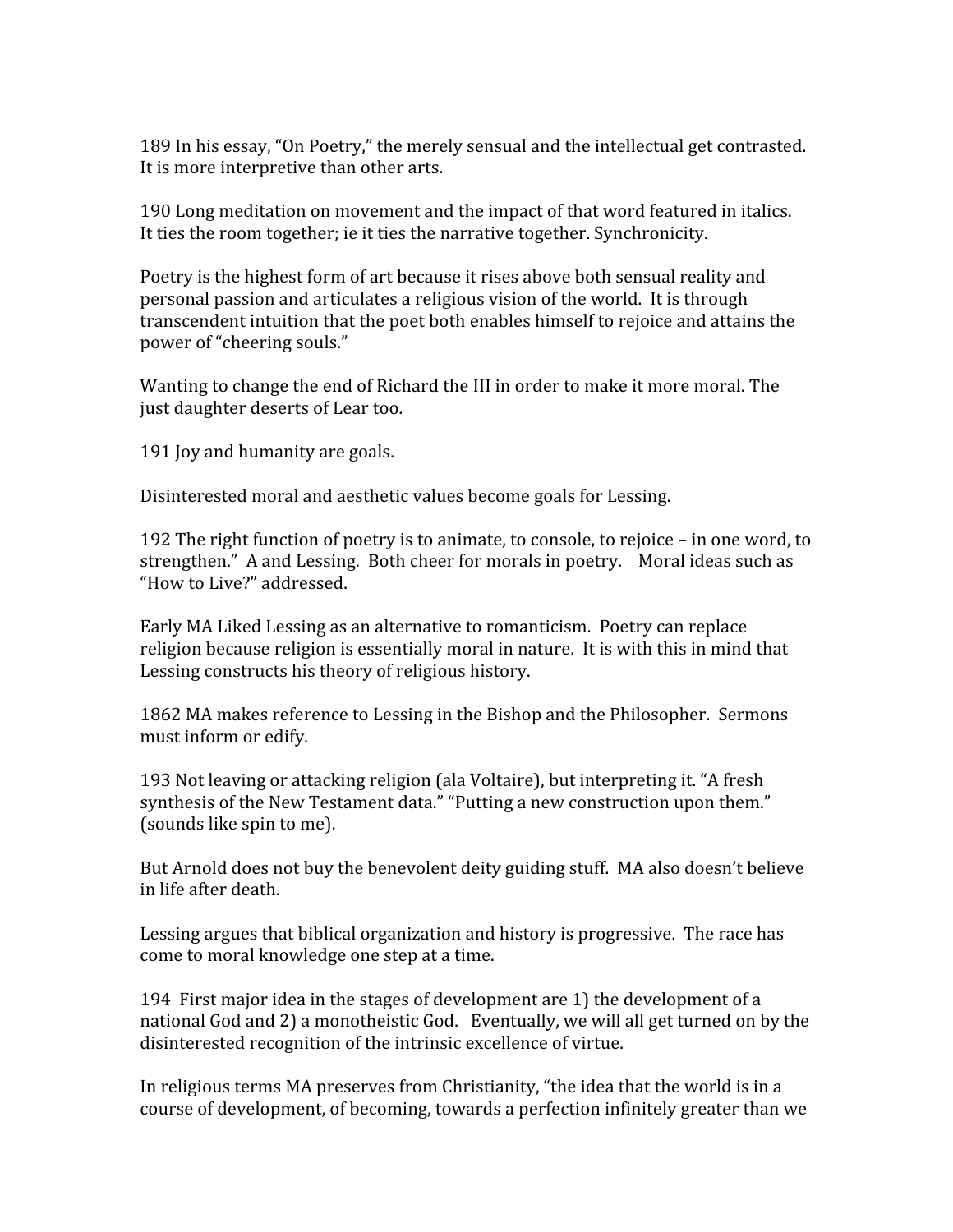now
can
even
conceive."

Religiously
MA
says
this
is
a
revelation
of
God
through history."
Watch
the
Bible
becoming.

Both
express
that
religion
is
constructive
and
a
great
force.

Biblical
criticism;
the folks in the bible were primitive and superstitious. "For the individual and for the race the goal of education is the attainment of moral maturity, the power of commanding
oneself
to
act
in
accordance
with
the
dictates
of
moral
reason. Memempsychosis
explains
Lessing's
mystical
implications.

The
person
is constituted
anew
in
every
generation.
So
as
per
memempsychosis,
we
must
imitate the growth cycle of history and history develops and grows as an individual does. Growth!

196
"Men
are
born
in
a
state
of
ignorance,
sensuality,
and
egoism.

To
escape
this condition,
they
must
assimilate
the
"centuries
of
probation
and
discipline"
that constitute
the
Christian
interregnum.
That
soul
that
perfects
itself
through
the preservation
of
culture
has
no
expectation
of
personal
survival,
but
it
does participate,
temporally,
in
"the
eternal
order."

MA
takes
equality
from
Lessing.

But,
MA
never
entirely
transcends
his
elitism.

197
In
the
Bishop
and
the
Philosopher,
MA
hardens
the
distinction
between
popular culture and high culture. High culture will always be reserved for the elite. And poetry
is
the
highest
form
of
human
utterance.

The
heart
and
imagination
are humanized
and
softened.

This
must
happen
before
any
knowledge
seeds
may
be implanted
with
profit.

Herein MA gets tackled for elitism and must cow tow. Culture and anarchy comes. And
later
in
his
career
elitism
arises
again.

197 Mass culture v. elitism: Elitism is best! But, people criticized MA for this and it hurt, he absorbed Heine's democratic thoughts and so is mellow in C & A. In his later
writing
he
returns
to
elitism.

198
So
in
C
&
A
he
argues
for
broad
enlightenment.

The
Bishop
and
the Philosopher"
is
elitist. 4
people
typify
democratic
culture
for
MA: St
Augustine,
Abelard,
Lessing
&
Herder. Great
men
of
culture
popularize
it.

201 Literary history is a morgue!

202
Goethe
enrolled
in
the
transnational
modern Here
we
see
the
phrase
"civilized
nations." MA
loved
Goethe
as
a
critic
based
on
his
letters
as
Goethe
wrote
no
critic
essays. MA
Owes
more
to
Heine For
example,
Heine
creates
Hebraism
and
Hellenism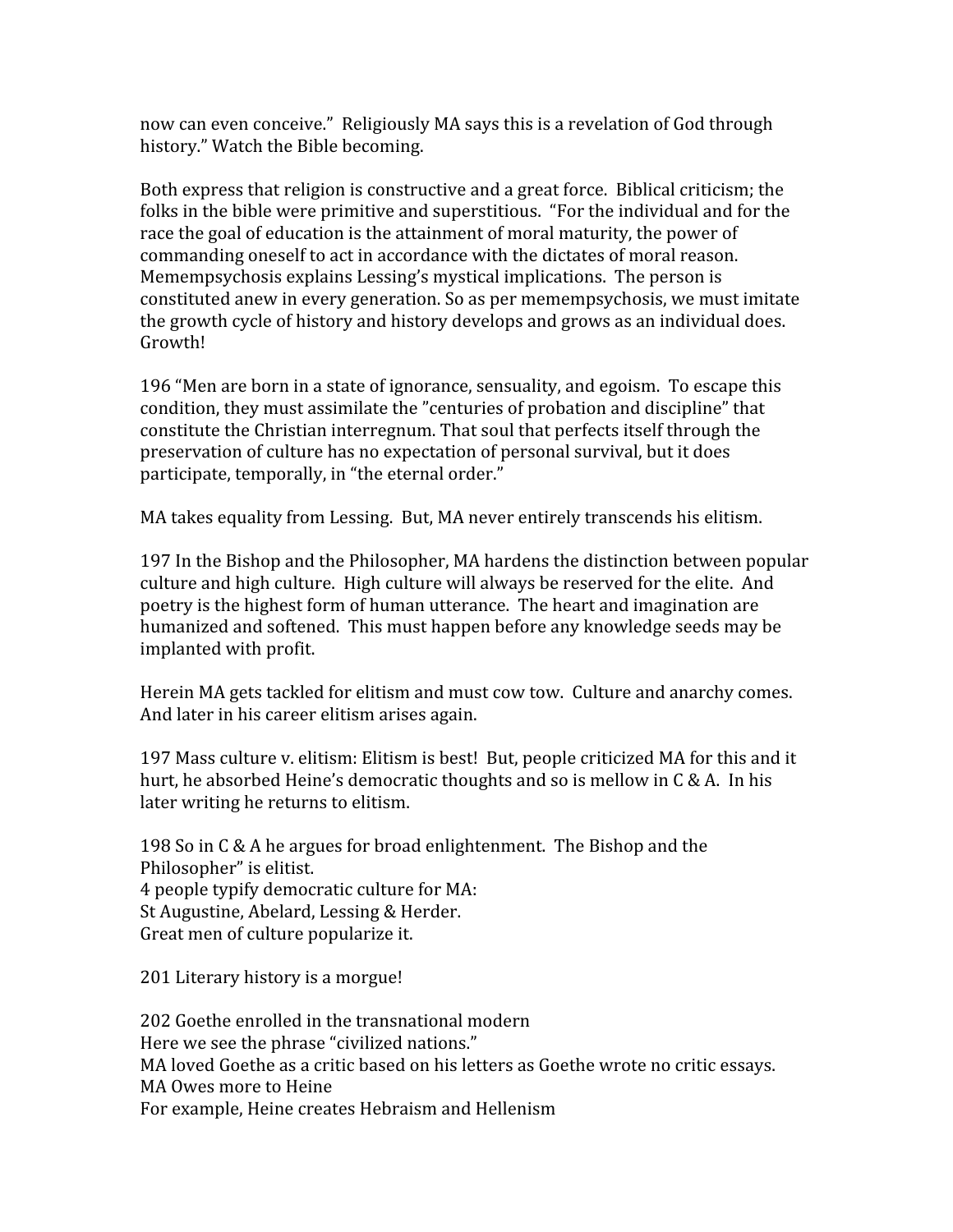But Heine is cynical about H & H in the modern world. Not MA. So must distance himself.

205
Goethe
also
has
Hellenism,
But
Arnold
puts
teleology
leading
to
democratic modernism.

MA
often
uses
Goethe
as
his
bitch.

He
can
make
Goethe
say
whatever
he
wants. 206
Goethe
turns
away
from
reform
and
the
practical
material
world.

The
material normal
world
only
exists
to
give
Art
Gods
material

209
Goethe
Modern
poetry
sucks
because
it
is
so
subjective
and
the
modern
world that
it
depicts
is
so
petty.

210
Greece
has
good
topics.
We
must
use
them
because
of
intrinsic
value,
but
also
to teach.

MA
sometimes,
though,
blasts
Goethe
directly

211 Like Dryden and Johnson, Goethe affirms the world rather than retreat from it in
his
use
of
classics.

# I
STOPPED
HERE
!!

212
In
the
1853
Preface
MA
wants
classicism
and
not
this
world.

After
he
changes. 214
The
Modern
element
reverses
the
1853
Preface;
he
now
likes
this
world. Herein
MA
falsely
describes
Goethe
as
a
social
reformer
/
liberator 218
Goethe.
Like
neoclassic,
withdraws
from
this
world's
current
battles 220 History is the actual book of God. Not sure who says this, Heine or MA. 222
In
MA's
view,
Byron's
social
involvement
compensates
for
his
defects
of intelligence
and
artistry;
Goethe
sees
this
involvement
as
Byron's
fatal
flaw. 224 Because Byron lacked "culture" and "ideas," he wasted himself in ineffectual opposition
to
British
society.

227

Goethe
likes
Byron
as
long
as
he
restrains
his
passions.

G and MA believe in some animating order. "There are only two true religions, the one
which
acknowledges
and
worships
the
holiness
that
lives
in
and
around
us, entirely formless, and the other which acknowledges and worships holiness in the form of the most beautiful sort. Everything that lies in between is idolatry."

228
"Righteousness
tendeth
to
life."

Whereas MA believes Art should assume the moral functions of religion and so become religious, Goethe believes that art is sufficient and religion is unnecessary. MA says that the desire to make all art sans religion gets rid of Hebraism.

# 231
HEINE!

Goethe's influence is unjustly overrated by MA and Heine's is underrated. MA Finished a poem on Heine entitled "Heine's Grave" in 1863. In that year, Arnold also
wrote
an
essay
about
him.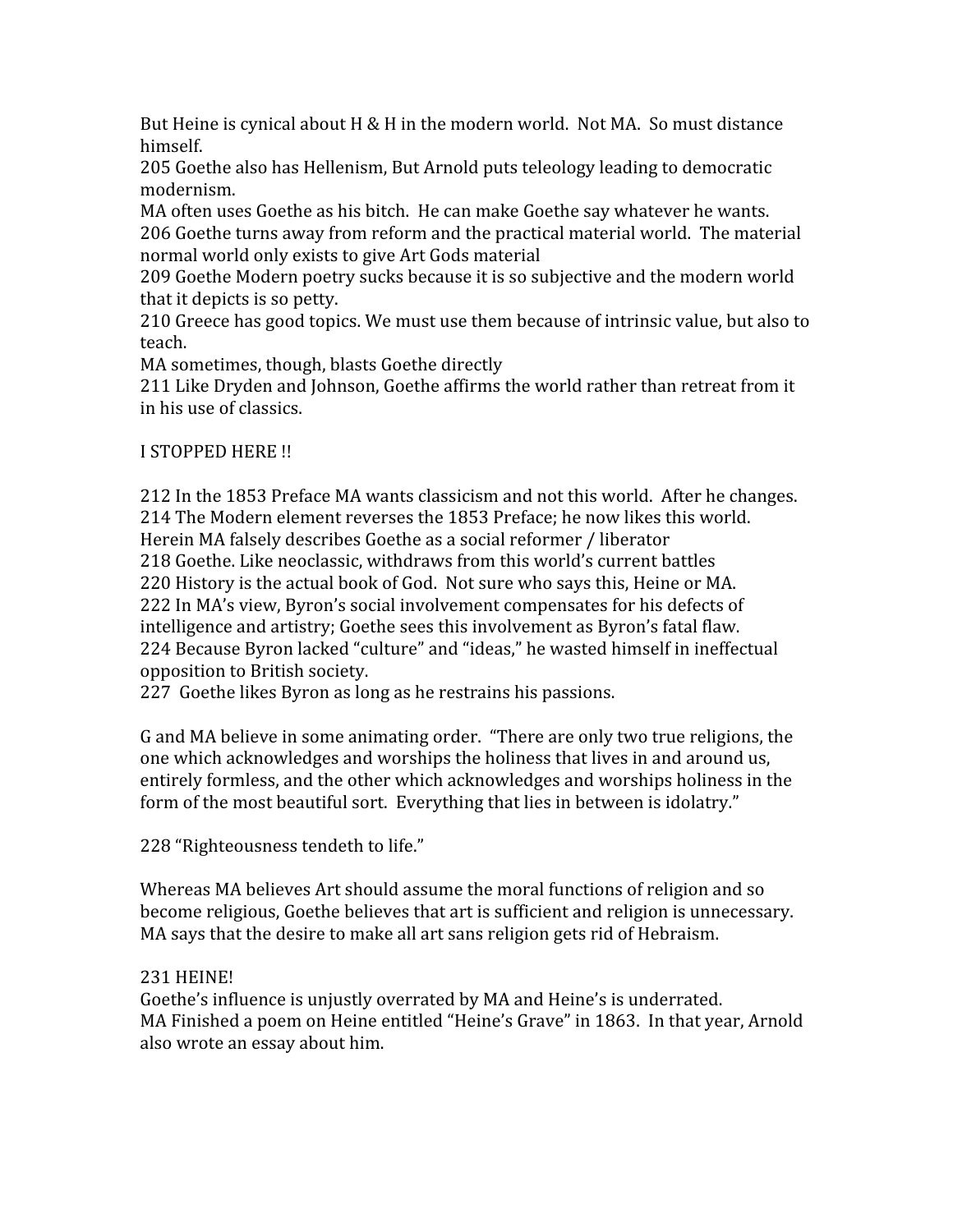232 Heine has "the wild living intellect of man," says Cardinal Newman in Apologia pro Vita Sua. MA paints him as pagan on only interested in the senses and understanding.

232
MA
distances
himself
from
Heine,
why?

Liberation
from
shadow?

Cover‐up
for plagiarism?

He
fetishizes
Goethe
and
disagrees
with
much
of
his
implied, apparently,
theory.

233"Heine
provides,
as
Goethe
does
not,
a
real
source
for
Arnold's
political modernism. It is from Heine that Arnold derives the idea that there are in human nature
two
basic
impulses:
one
toward
moral
deliverance
and
the
other
toward intellectual
deliverance.

This
dichotomy
is
apparent,
already,
in
the
modern element.

#### 232
–
HEINE

MA feels better for repudiating Heine in Heine's Grave and elsewhere, because now he
can
steal
more
liberally
and
still
feel
original.

From
Heine
he
gets
the
idea
of
two
poles
in
people,
one
toward
moral
deliverance and
the
other
towards
intellectual
deliverance.

That
is
optimistic!

The ideas in "Pagan and Mediavael Religious Sentiment" come from Heine. But in it, MA
finds
Heine
not
religious
enough.

MA also owes being torn between religious imagination and critical intelligence to Heine.

235
From
1848
on,
MA's
estimation
of
Heine
steadily
grows.

He
even
says
he's better than Byron and Shelly because he has an intellect. And because they had less, they could not divine the modern spirit in English literature. He calls Heine's career as
"a
life
and
death
battle
with
Philistinism."

235
direct
political
action
is
not
the
true
function
of
literature.

236 MA sees "the risk always before me, if I cannot charm the wild beast of Philistinism while I am trying to convert him, of being torn in pieces by him and, even if I succeed to the utmost and convert him, of dying in a ditch or a workhouse at
the
end
of
it
all."

Philistines
do
not
go
for
modern
ideas
in
Germany
or
England.

236
–
237
Pragmatism
has
made
the
English

"most
inaccessible
to
ideas
and
most impatient of them." A Philistine values, "practical conveniences " over "reason, the idea."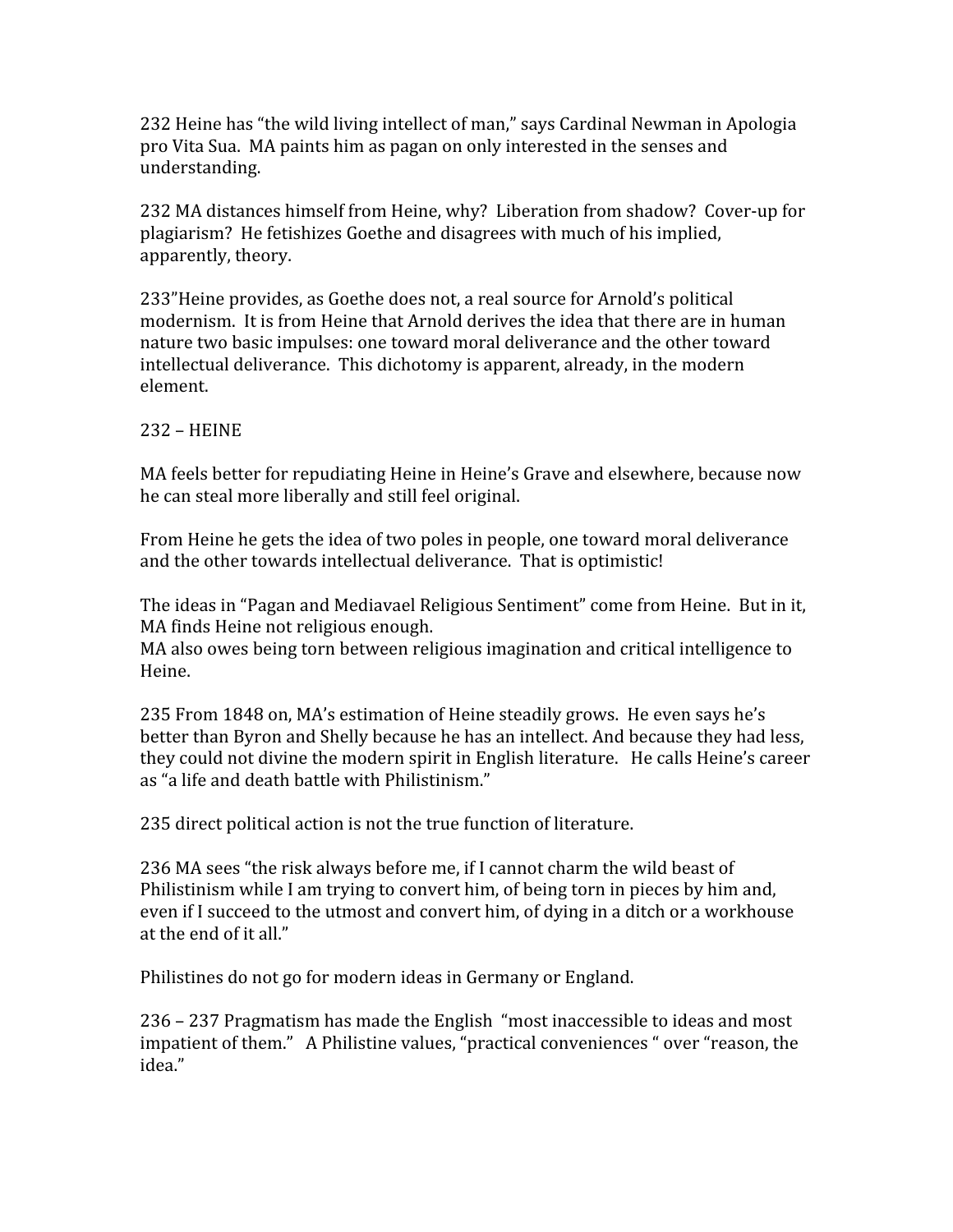MA
continues
Heine's
effort
to
combine
high
culture
and
democratic
progressivism.

He
sees
Heine
ultimately,
as
intellectually
redeemed,
but
not
morally
redeemed. And,
Heine
reverences
little.

This
criticism
shows
how
early
MA's
need
for
religiosity
in
poetry
goes.
Wordsworth had more a sense of life, but he retreated and so could not express the modern. Heine has the wit, but not the sensuousness of Wordsworth. Still, Heine's social analysis
is
perfect
for
MA.

243
Arnold
says
Hebraism
is
very
against
fleshly
sin.

Heine
thinks
Shakespeare
embodies
the
needed
blend
of
Hellenism
and
Hebraism better
than
Goethe.

MA wants a synthesis of H & H. But, Heine says we must move beyond this. Heine thinks
Christianity
a
great
civilizer
after
Rome.
But,
shallow.

And,
we
needed
the Enlightenment
as
a
balance.

But,
fears
that
with
the
end

of
religion,
romantic imagination will fall away to practicality. Heine sees both H & H's weaknesses, plays them
off
of
each
other
and
so
mocks.

247
Arnold
sees
both
H
&
H
driving
us
to
teleological
goals.

Heine
sees
two
types
of knaves. MA looks for happiness; Heine is nihilistic; MA calls this a moral failing.

Beyond character, MA also attacks Heine's intellectual limits to show he didn't understand
past
works.

So Arnold needs a balance of H and H; Others do too much Hell and not enough Heb.

All
light
and
no
morality.

IN "Pagan and Mediaeval" MA contrasts the pagan religion of sensual pleasure with the Christian religion of renunciation and "sorrow." The religion of sorrow is only a whole
comfort
under
calamity.

249
Since
poverty
is
widespread,
the
Greek
ideal
can
never
be
enough.

God's
love subsumes
this
mechanical
world.

Greeks
were
sensual;
St.
Francis
runs
away
from the
sensual
world
into
imagination.

MA
finds
Heine's
ironic
mockery
unnerving.

251
When
MA
presents
Heine
simply
as
a
proponent
of
pagan
sensualism,
it
is disingenuous. MA doesn't like the Heine calls God insane. This instability, frightens MA so he marginalizes him. MA's system must retain logic and be progressive and coherent
to
bring
joy
in
the
modern
world,
with
the
resurrection
of
narrative,
this too
can
return.